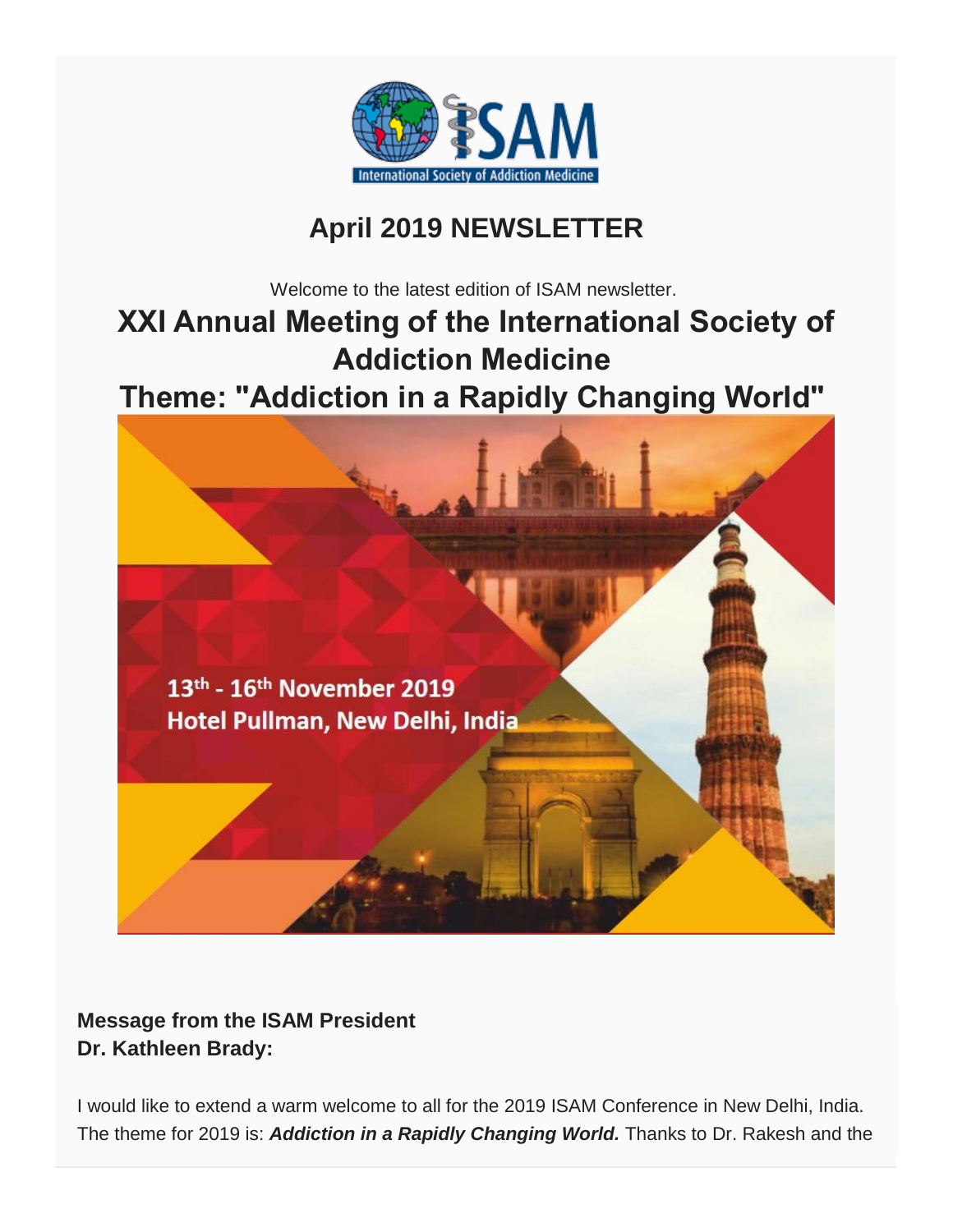local organizing committee, the 2019 meeting promises to be one of the best ISAM meetings yet with plenty of opportunities for networking and socializing in addition to stellar scientific content. I look forward to seeing you all there.

# **News from the Board of Directors**

#### **New ISAM Board of Director Position: Publication Liaison (Editor) Officer**

The ISAM Board of Directors is looking for applicants for a new Board position: **Publication Liaison** (Editor) **Officer**. Please see attached description and instructions if interested in applying. The successful candidate will be part of the ISAM Board meeting on Nov 12, 2019 in Delhi, India.

As part of ISAM's strategic direction to further increase its global platform the International Society of Addiction Medicine is establishing a position for a member of the Board of Directors who will serve as a Publication Liaison (Editor) Officer for 3 years initially. This individual will work with other ISAM members on decisions concerning all official ISAM public relations. It is envisaged that the ISAM Publication Liaison Officer will lead/facilitate in enhancing the opportunities to publish, with ISAM members and affiliate societies, in peer reviewed journals, support and enhance ISAM contributions with ISAM affiliated journals, support current ISAM newsletter, co-ordinate the publication of ISAM annual meeting abstracts, production/facilitation of ISAM position papers. The post will be also be very active in the overall ISAM communication strategy in place that aims to promote the ISAM brand through publications, press releases and other possible ISAM publication areas. She/he should have recognition for scholarship, crosscultural research, editorial experience and, preferably, a history of peer-reviewed publications. The Publication Liaison (Editor) Officer should be able to exercise leadership in this position.

ISAM members interested in being considered for this position should send a CV and a letter expressing their vision for ISAM publications to [isam.mdorozio@gmail.com.](mailto:isam.mdorozio@gmail.com)

Deadline for submission: 30<sup>th</sup> August 2019 Shortlisting of suitable application by 15<sup>th</sup> September 2019 Personal communication with preferred candidate: 30<sup>th</sup> September 2019 *Attendance of successful candidate at BOD meeting during ISAM New Delhi2019 Congress: 12th November 2019 (mandatory)* Official announcement of successful candidate: ISAM General Assembly in New Delhi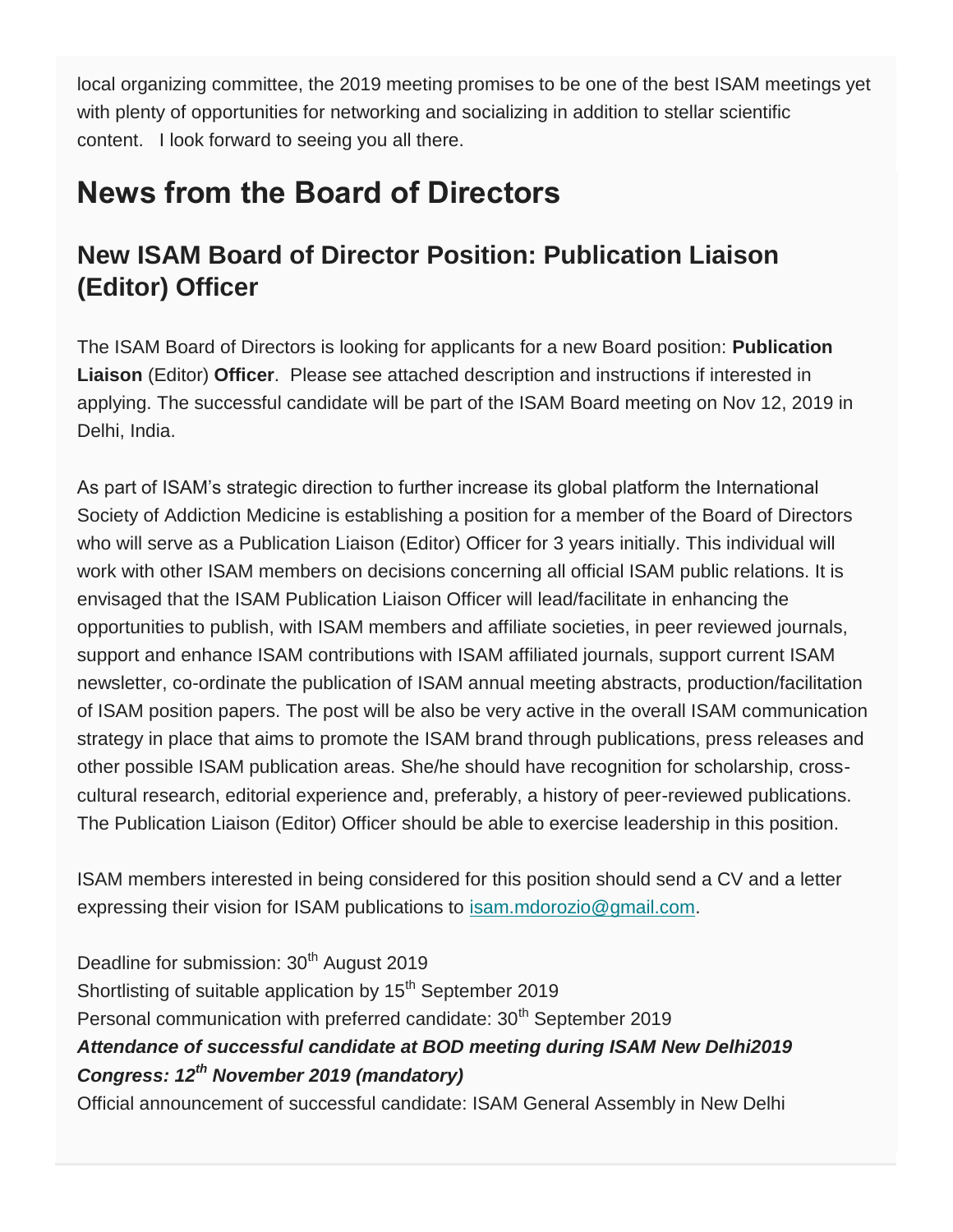#### **Core Responsibilities of ISAM Board of Directors**:

- Term: 3 year renewable
- Medical graduate
- Hospital specialist or generalist specialist in one or more areas of addiction medicine (including psychiatry)
- History of senior educational, managerial and /or research experience
- Support ISAM goals and aspirations
- Be a good will ambassador of the society
- Be at least 2 years as a paid up ISAM member in good standing
- Demonstrating active involvement with ISAM activities
- Attend annual Board of Directors meeting (two consecutive absences is deemed resignation)
- Participate in most of the 3-5 teleconferencing BOD meetings yearly
- Fill in executive positions when necessary
- Actively recruit individual members to ISAM
- Actively recruit national/regional Addiction Medicine (or equivalent) societies to ISAM
- Help in the development of ISAM position papers
- Take part in discussions and decisions by email/teleconference/skype throughout year
- Participate and attend International working groups (e.g. WHO, UN) on behalf of ISAM
- Present as speaker and/or chair sessions at ISAM Annual meetings
- Assist with communication related tasks
- Support the ISAM office in Calgary
- Support appropriate and relevant ISAM governance framework

Following the recognition of Board member and Founding President, **Dr. Nady el-Guebaly** as a recipient of the *Order of Canada*, ISAM is proud to announce the well-deserved recognition of Board member, **Dr. Henrietta Bowden-Jones** with the *Most Excellent Order of the British Empire* and **Dr. Paul Haber**, former ISAM Board member, with the *Order of Australia*. Congratulations to both!

\_\_\_\_\_\_\_\_\_\_\_\_\_\_\_\_\_\_\_\_\_\_\_\_\_\_\_\_\_\_\_\_\_\_\_\_\_\_\_\_\_\_\_\_\_\_\_\_\_\_\_\_\_\_\_\_\_\_\_\_\_\_\_\_\_\_\_\_\_\_\_\_\_\_\_\_

\_\_\_\_\_\_\_\_\_\_\_\_\_\_\_\_\_\_\_\_\_\_\_\_\_\_\_\_\_\_\_\_\_\_\_\_\_\_\_\_\_\_\_\_\_\_\_\_\_\_\_\_\_\_\_\_\_\_\_\_\_\_\_\_\_\_\_\_\_\_\_\_\_\_\_\_

We would like to introduce **Dr. Shalini Arunogiri** as our new ISAM Social Media Editor. Her email address: [shalini.arunogiri@monash.edu](mailto:shalini.arunogiri@monash.edu) and her twitter address: [@SArunogiri](https://twitter.com/SArunogiri) for inquiries or items to share.

**Dr Shalini Arunogiri** (MBBS, FRANZCP, PhD) is an addiction psychiatrist in Melbourne, Australia. She is a *Senior Lecturer* at *Monash University* and *Chair* of the *Royal Australian and*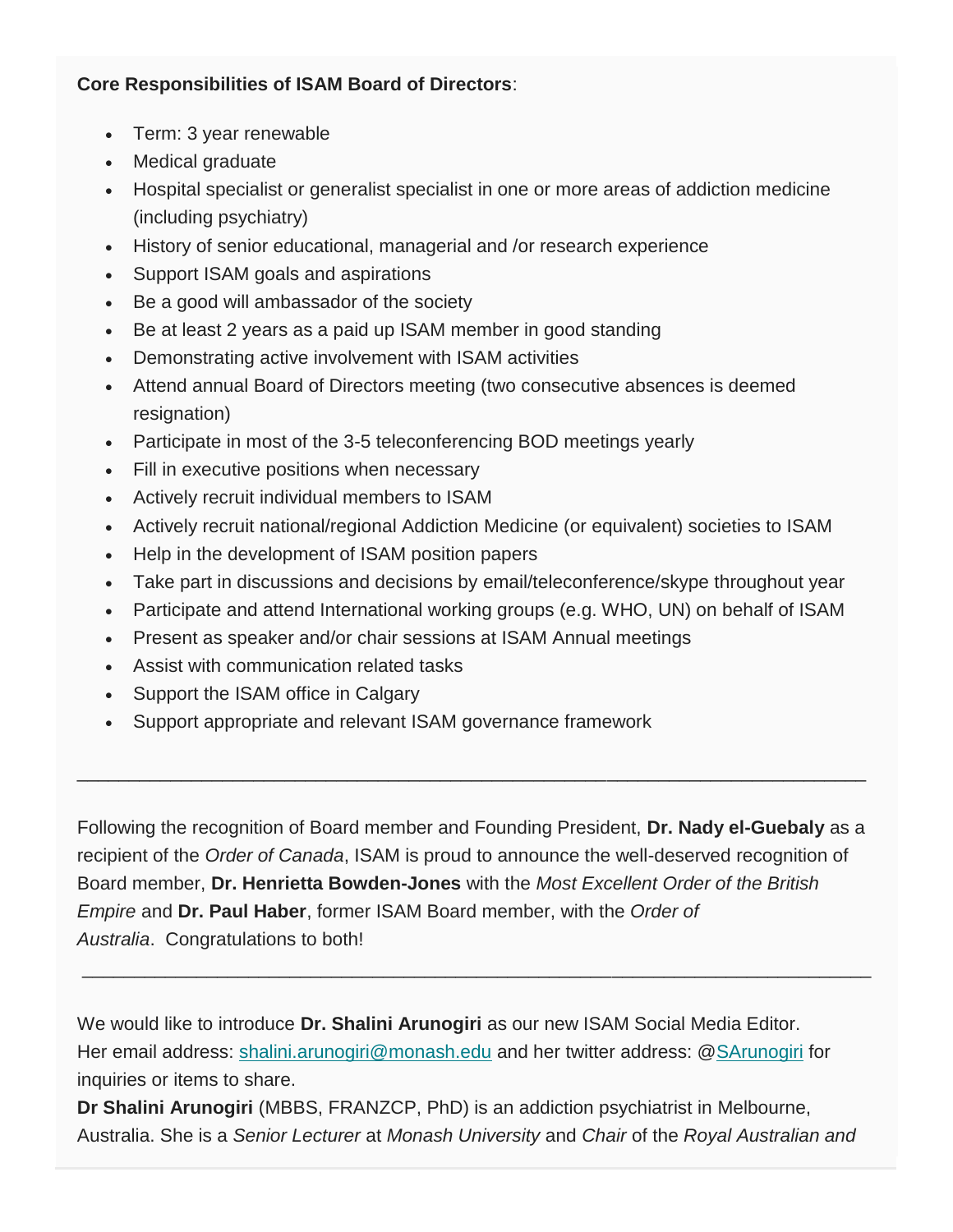*New Zealand College of Psychiatrists*(RANZCP) Faculty of Addiction Psychiatry. She is active on Twitter (@SArunogiri), finding it a rich source of new journal articles, and a great way to connect with like-minded colleagues and people with lived experience internationally. She is happy to offer one-on-one tutorials to members keen to get on the platform!

\_\_\_\_\_\_\_\_\_\_\_\_\_\_\_\_\_\_\_\_\_\_\_\_\_\_\_\_\_\_\_\_\_\_\_\_\_\_\_\_\_\_\_\_\_\_\_\_\_\_\_\_\_\_\_\_\_\_\_\_\_\_\_\_\_\_\_\_\_\_\_\_\_\_\_

The ISAM Board of Directors has passed a motion to waive membership dues for those **75 and over** who have been an ISAM member for 10 or more years. Please send an email to the Head office if this applies.

\_\_\_\_\_\_\_\_\_\_\_\_\_\_\_\_\_\_\_\_\_\_\_\_\_\_\_\_\_\_\_\_\_\_\_\_\_\_\_\_\_\_\_\_\_\_\_\_\_\_\_\_\_\_\_\_\_\_\_\_\_\_\_\_\_\_\_\_\_\_\_\_\_\_\_

The International Certification Exam dates for 2019 will be: **Halifax, Canada on Oct 23/19** and **Delhi**, **India on Nov 12/19**. Application form, fees and list of required documents to register are on the ISAM webpages (isamweb.org) tab under *Products*

#### **ISAM NEW DELHI, INDIA November 13-16, 2019**



- Registration is open
- **The Call for Abstract Submissions is open!** Workshops and Symposium deadline is April 30, 2019 and Oral presentations or Posters deadline is June 30, 2019. Details and submission process on webpages at **ISAM2019Delhi.com**
- **Please check the visa information as a visa can take a minimum of 2 months to process. Many countries are eligible for an e.visa**.
- Hotel accommodations are open
- Several tours are also being offered to see some of the wonders of India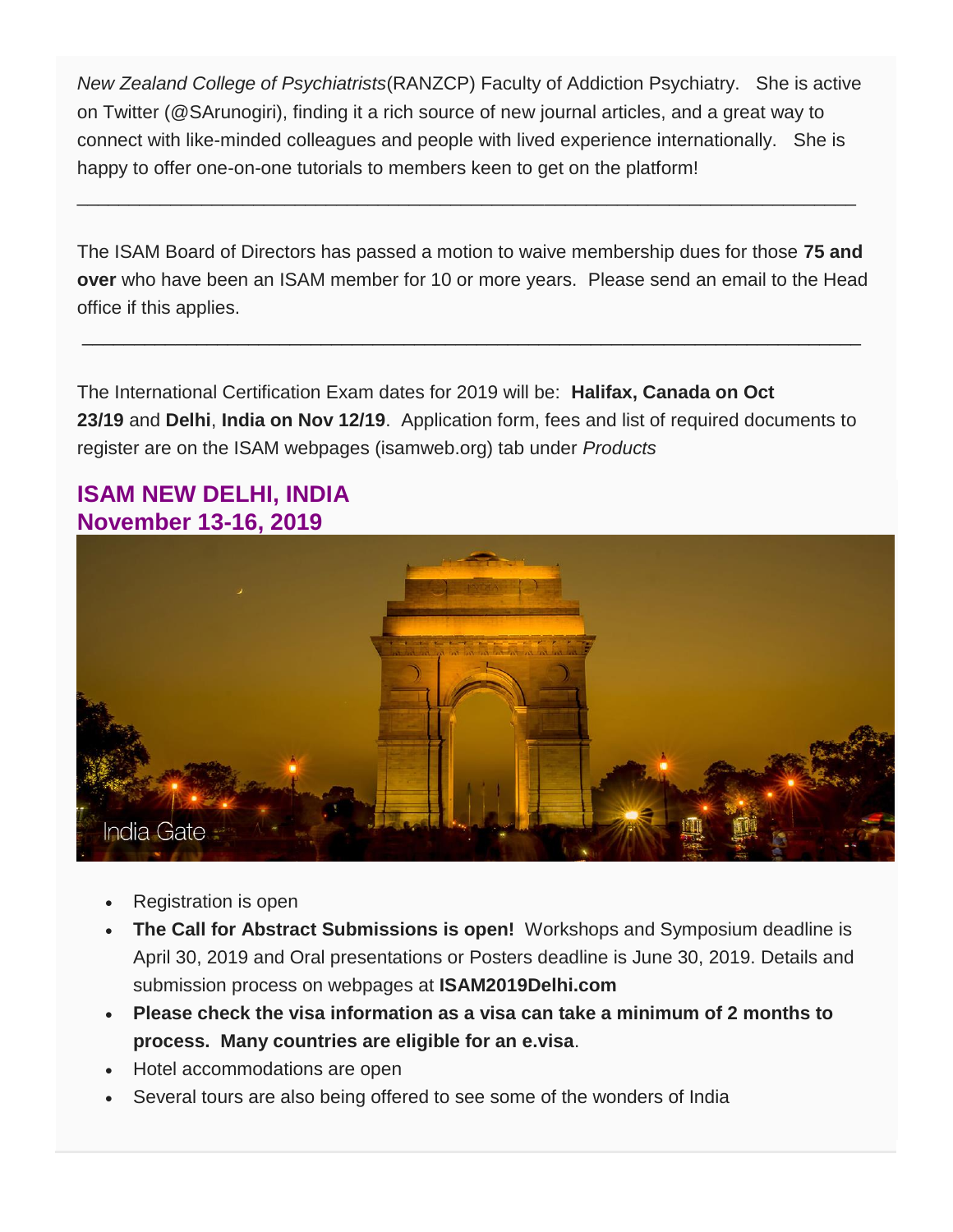#### **TRAVEL GRANTS**

ISAM is anticipating offering up to 11 travel grants for young presenters for assistance with expenses to attend and present at the ISAM 2019 Annual Meeting and Scientific Conference in Delhi, India. Work is in process to secure these grants-in-aid of travel and we asked interested persons to please periodically check the ISAM webpages under Grants for Travel on the Home page tab for information on how to apply and relevant documentation to be submitted.

 $\Box \Box \Box \Box \Box \Box \Box$ 

#### **WORKSHOPS**

Two ISAM 1-day Workshops will be offered in Delhi, India pre-ISAM annual meeting on Nov 12, 2019:

\_\_\_\_\_\_\_\_\_\_\_\_\_\_\_\_\_\_\_\_\_\_\_\_\_\_\_\_\_\_\_\_\_\_\_\_\_\_\_\_\_\_\_\_\_\_\_\_\_\_\_\_\_\_\_\_\_\_\_\_\_\_\_\_\_\_\_\_\_\_\_\_\_\_\_\_\_

- Training the Trainer
- Leadership

Anyone interested can find information on both courses and the fees as well as on the instructors on the ISAM webpages under Products/ISAM Fundamentals. We have had very positive evaluations from past participants and would encourage conference attendees to consider this extra day of training. We are excited to offer a reduced registration fee of \$100 for either workshop to those from Low and Middle

Income countries (list available on webpages).

#### **ISAM Interest Groups**

Several of the ISAM Interest Groups would welcome members: Anyone interested in joining he Neurosciences, the Therapeutics Community, the Behavioral Addiction or the 12-Step Interest groups can send their expression of interest to the ISAM Head Office -admin@isamweb.org

\_\_\_\_\_\_\_\_\_\_\_\_\_\_\_\_\_\_\_\_\_\_\_\_\_\_\_\_\_\_\_\_\_\_\_\_\_\_\_\_\_\_\_\_\_\_\_\_\_\_\_\_\_\_\_\_\_\_\_\_\_\_\_\_\_\_\_\_\_\_\_\_\_\_\_\_\_

We would also like to encourage members to submit proposals for ISAM Interest Groups via email for review by the Board.

## **NEW JOURNAL ACCESS**

All ISAM members can now log in and then access the [Substance Abuse](https://www.tandfonline.com/loi/wsub20) journal from the [ISAM webpages.](https://isamweb.org/)

\_\_\_\_\_\_\_\_\_\_\_\_\_\_\_\_\_\_\_\_\_\_\_\_\_\_\_\_\_\_\_\_\_\_\_\_\_\_\_\_\_\_\_\_\_\_\_\_\_\_\_\_\_\_\_\_\_\_\_\_\_\_\_\_\_\_\_\_\_\_\_\_\_\_\_\_\_

After member log-in – you can click on the tab for *Journals* and be redirected to the issues of *Substance Abuse* where you can access the articles.

\_\_\_\_\_\_\_\_\_\_\_\_\_\_\_\_\_\_\_\_\_\_\_\_\_\_\_\_\_\_\_\_\_\_\_\_\_\_\_\_\_\_\_\_\_\_\_\_\_\_\_\_\_\_\_\_\_\_\_\_\_\_\_\_\_\_\_\_\_\_\_\_\_\_\_\_\_

## **2019 GRANTS IN AID OF TRAVEL**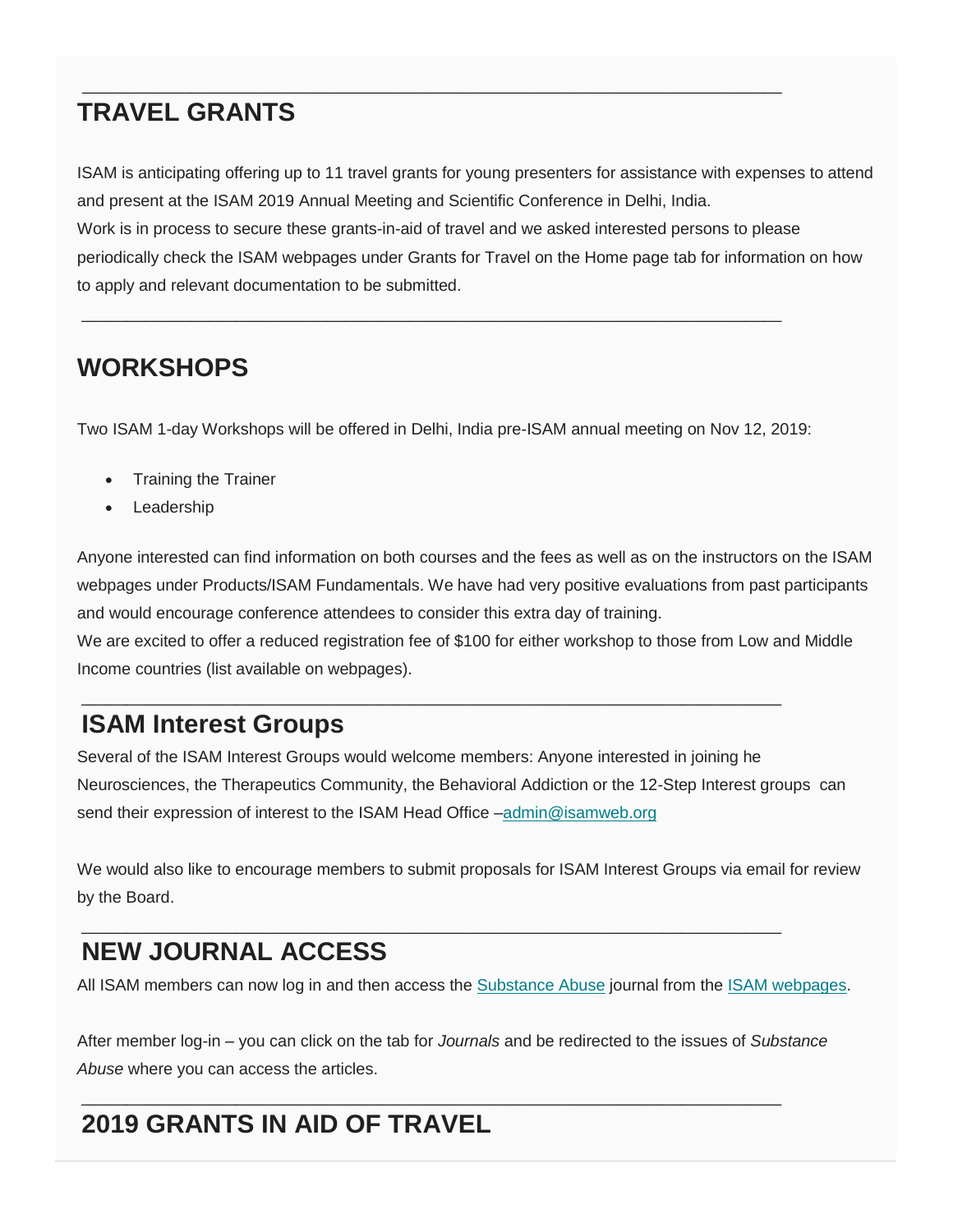Two grants in aid of travel have been approved between **ISAM and NIDA (National Institute of Drug Abuse)** which would enable the subsidising of Young Investigators to Delhi, India to attend and present at the 2019 ISAM Annual Meeting November 13-16, 2019

The \$2500 US grant is to offset costs associated with Young Investigators presenting at the 21st ISAM 2019 Annual Meeting in Delhi, India. Registration may be paid directly from the grant for successful applicants. ISAM membership dues will be deducted from the award if applicable. The funds from the grant will be presented at the Annual General Meeting, the Gala Dinner or the Closing Ceremony depending on the program. The successful applicant will be responsible for booking hotel, travel, visa for entry into the country if applicable, medical/travel insurance and any other general expense.

For details on eligibility and application please go to the [ISAM webpages](https://isamweb.org/)

#### **DON'T FORGET ISAM 2020 WILL BE IN AUCKLAND NEW ZEALAND**

**The Newsletter Editorial Board: Adrian Abagiu** (Romania); **Jenna Butner** (USA); **Susanna Galea-Singer** (New Zealand); **Jan Klimas** (Canada);

*Copyright © 2019 International Society of Addiction Medicine, All rights reserved.*

You are receiving this email because you are a subscribed member of the International Society of Addiction Medicine

**Our mailing address is: International Society of Addiction Medicine c/o Management Office 47 Tuscany Ridge Terrace NW Calgary Alberta T3L345, Canada**

Email: [office@isamweb.org](mailto:office@isamweb.org) [Add us to your address book](http://isamweb.us12.list-manage.com/vcard?u=a73ea8b19b4d7f762faae5475&id=4f4a1eab4c)

Want to change how you receive these emails?

You can [update your preferences](http://isamweb.us12.list-manage1.com/profile?u=a73ea8b19b4d7f762faae5475&id=4f4a1eab4c&e=%5bUNIQID%5d) or [unsubscribe from this list](http://isamweb.us12.list-manage.com/unsubscribe?u=a73ea8b19b4d7f762faae5475&id=4f4a1eab4c&e=%5bUNIQID%5d&c=de11362b3e)



*Copyright © 2019 International Society of Addiction Medicine, All rights reserved.* You are receiving this newsletter because of your ISAM membership.